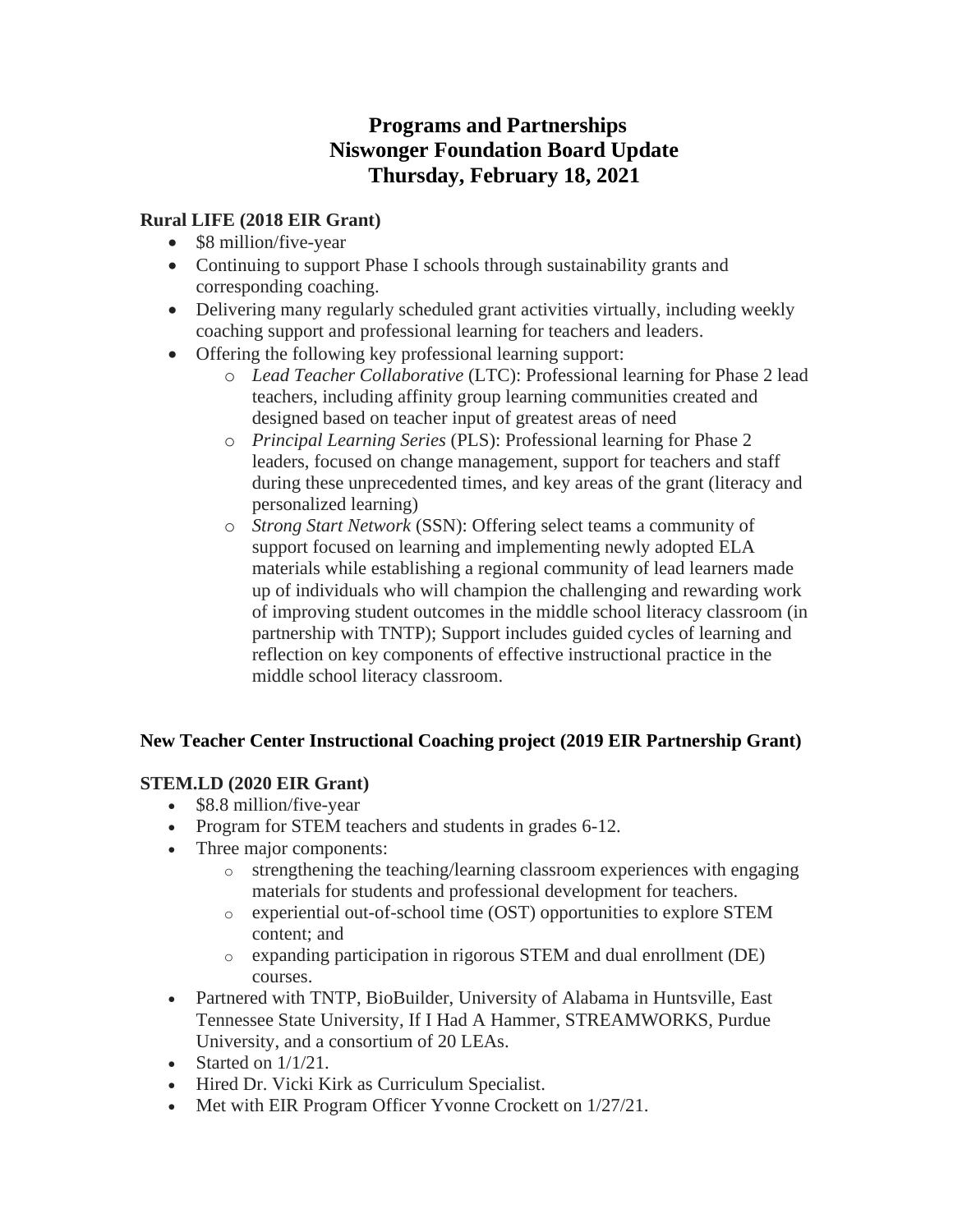• Hosting a webinar about the grant on  $2/16$  at  $3:30$  p.m. Webinar link (Zoom): [https://us02web.zoom.us/j/89244134022](https://www.google.com/url?q=https://us02web.zoom.us/j/89244134022&sa=D&source=calendar&ust=1613498185938000&usg=AOvVaw3PXdKUsie0fcKolWVM1nsc)

#### "**Project On-Track" (Care Foundation of America Grant)**

- Project On-Track is a literacy initiative funded primarily by the Care Foundation of America (\$2.3 million).
- The project is designed to address learning loss by implementing "high dosage/high impact" tutoring in grades K-3 at school sites across the First Congressional District.
- The Care Foundation has committed \$1,148,438 for the first year of the three-year project (and 50% funding for the remaining two years).
- The project is under the leadership of Dr. Debra Bentley, recently retired instructional supervisor and former elementary principal in Johnson City Schools.
- The initiative will consist of the following:
	- o Include both a summer program and a school year initiative.
	- o A "one to one" instructional literacy approach targeting K-3 students with the greatest academic needs.
	- o Selected students will be tutored by qualified individuals such as teachers, school staff members, preservice teachers, and volunteers.
	- o Amplify, a K-5 digital literacy platform, will provide personalized instruction and mCLASS, an assessment of reading skills, will be used to measure student progress toward proficiency.
	- o Site directors will work with Dr. Bentley in the selection and training of tutors.

### **Professional Development for Online Instruction (REL Appalachia Grant Partnership)**

- Provides the development costs and personnel to prepare and present a train-thetrainer program to improve remote learning.
- The goal of this training is to develop capacity in educators to be able to create and deliver quality online and hybrid instruction to students.
- This is a year-long effort for 2020-21.
- Two (of three scheduled) workshops have been completed; approximately 60 LEA trainers are using the project materials for PD sessions within their districts.

### **NiswongerCARE College and Career Advising (Tennessee Department of Education Grant)**

- Advisors have been assisting seniors in completing the FAFSA since the application opened on October 1, 2020. Current submission rate is 54% and completion rate is 49% with many additional FAFSA Frenzy events being planned as more students transition back to in person learning.
- TN Promise-Applications totaled 5,448 (89%) of the senior class submitted by the December 1, 2020 deadline.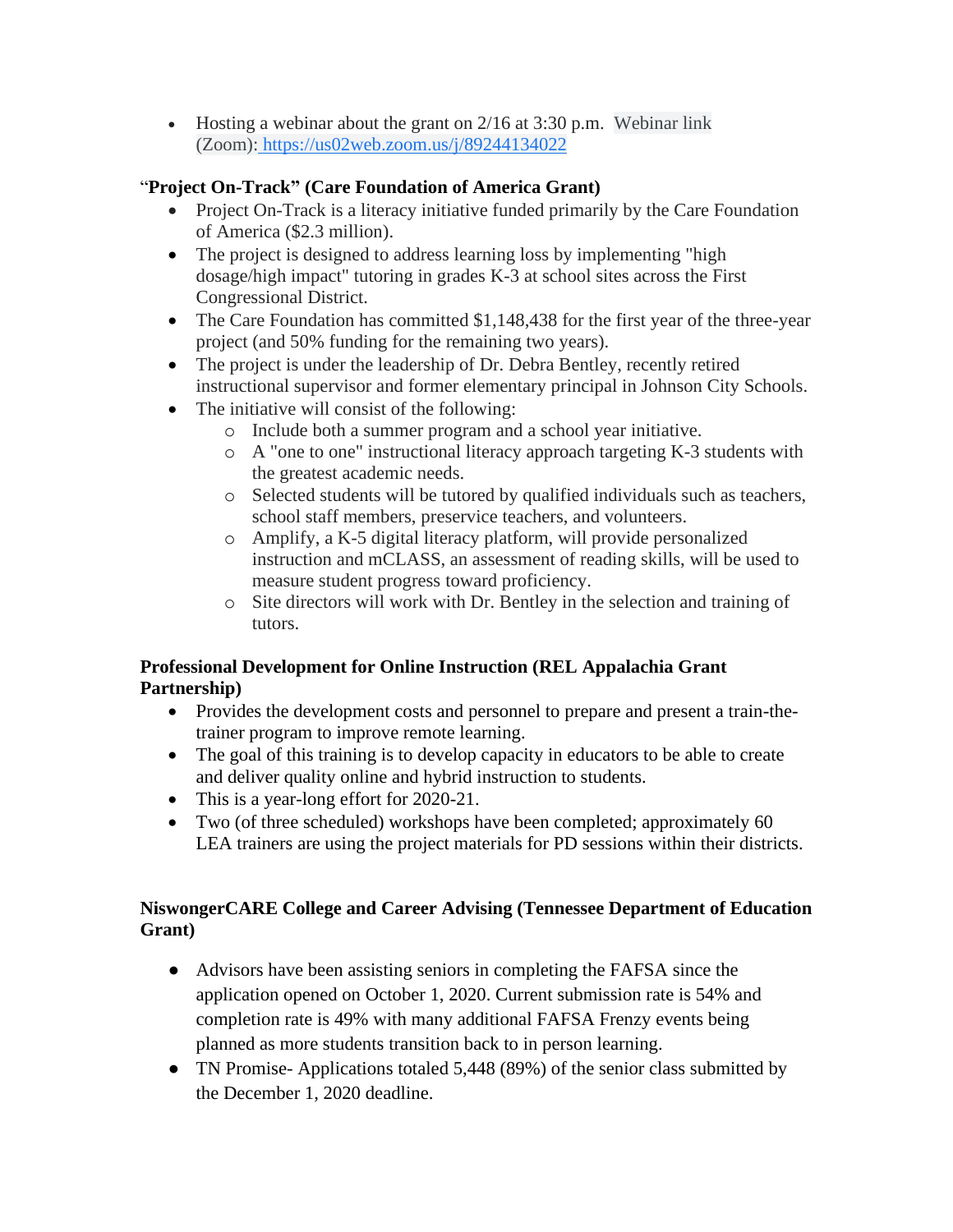- Advisors seamlessly transitioned to virtual contact with students, with a total of 94,730 messages sent virtually to assist with college applications, Tennessee Promise, and other financial aid such as FAFSA and scholarships.
- Signal Vine text messaging platform was fully implemented on October 27, 2020 under the leadership of Associate Director, Anita Kilbourne-Greer, and currently has 3,454 students signed up to receive messages and two-way communication with Advisors. Engagement analytics show 27,829 text messages have been sent.
- Website redeveloped (niswongercare.org) by Associate Director Shawn Stewart. The new platform provides a more user-friendly experience for students and families seeking information.
- Website chat feature was enabled and is being monitored by members of the Leadership Team for students and families to get immediate assistance and answers to questions.
- Big\*Bright\*Future (summer melt) program leader, Nellie Frye collected data on students served during the summer of 2020, and compiled the findings. Data reflects that 66% of the students enrolled in the program matriculated to a college campus in Fall 2020.
- Surveys were sent to key stakeholders mid-January to obtain feedback on Advisor impact and performance in each school. Overwhelmingly, participants answered "Strongly Agree" to all measures. Open responses included below.
- Advisor mid-year written evaluations were completed, and meetings were held by each supervising director to review performance feedback.
- Denise Arnold, Director of NiswongerCARE, was selected as a National College Attainment (NCAN) member fellow along with 33 other attainment practitioners across the nation to inform lawmakers of the great impact policy decisions can have on college access, affordability, and attainment. Selected as student fellows are two Niswonger Scholars, Jasmine Martin and Gustavo Castillo, who will work alongside Denise.
- NiswongerCARE staff and student fellows engaged in NCAN's 2020 #Thankful4Pell #DoublePell Advocacy Week Campaign (Nov. 16-20). This campaign centered on expressing to Congress how important the Pell Grant is to student success, and how doubling the maximum award would help restore the purchasing power of this crucial federal aid.
- Director, Denise Arnold, was invited by SCORE to engage in conversations for a "data playbook" that plans to capture some of the best practices around using data to support students as they transition from high school to postsecondary.
- Director, Denise Arnold, and Lead Advisor, Nellie Frye, were invited by SCORE to present data and insights from summer melt programming in preparation of the group's launch of a qualitative research study of students who are collegeintending but do not enroll in college.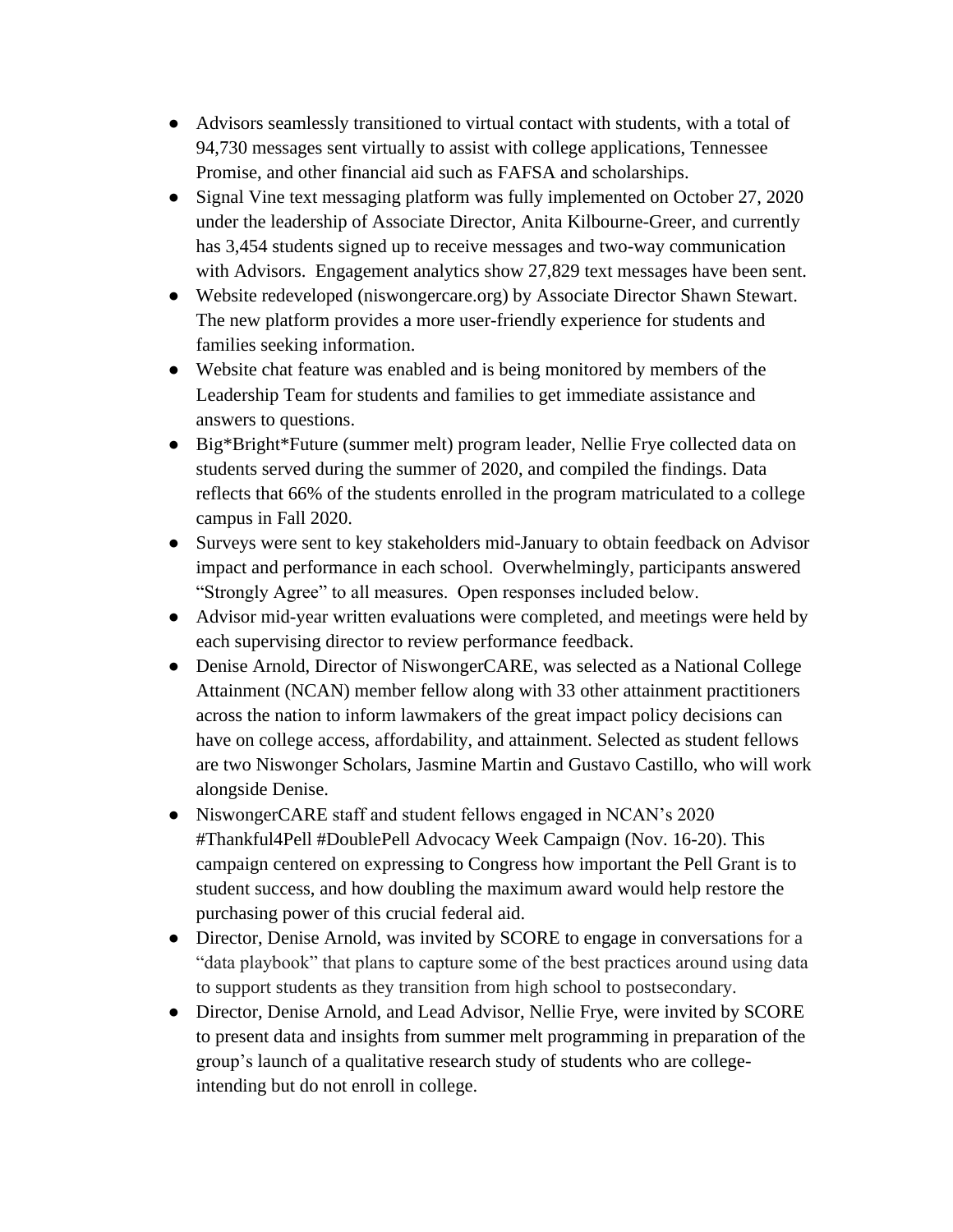#### **Niswonger Online (Funded by our Consortium School Systems)**

- The Niswonger Online team responded to the challenges of students who were experiencing drastic changes in support systems and difficulty with broadband access. This included access to courses with mobile devices, the additions of a parent help section of the website, a "Tips for Success" webinar for students and parents, a regular newsletter and an enhanced social media presence.
- The Niswonger Foundation received a TN Community CARES Grant to support enhancements. These funds provided free access to online courses for students whose schedules were affected by the pandemic. More than 350 seats of instruction were awarded.
- TN Community CARES Grant funds provided for the development of 25 new courses to enhance the curricular offerings. These included fine arts, world languages, mathematics and three career/technical education programs of study – coding, networking and health sciences.
- 2020-2021 school year is seeing record enrollments. There are over 1000 students enrolled in Niswonger Online this term.

### **Comprehensive Educational Resources (Funded by our Consortium School Systems)**

- The newest of our Consortium's joint efforts, CER, is a collaboration among 25 school districts and the Niswonger Foundation. The mission is to improve student achievement by providing common benchmark assessments, reporting, and pacing guides; data analysis; teacher created resources; and collaboration across the region.
- This program is a ready-response to the challenges of instructional delivery during the pandemic with the majority of the resources already formatted for virtual learning or adaptations for use in a virtual setting.
- Content is available in mathematics, science, and social studies in a total of 29 content areas. These resources are growing at a pace of 50-60 materials each month.
- This program is lead by Dr. Mia Hyde, former literacy specialist in Northeast Tennessee and Director of the TDOE First CORE office.

CareerConnect

• This workforce readiness initiative introduces students to postsecondary and career opportunities, while building strong work ethic skills. Due to the pandemic, the program's focus turned to allowing students flexibility to receive the benefits of the program in a way that works for their individual learning schedules and their personal safety.